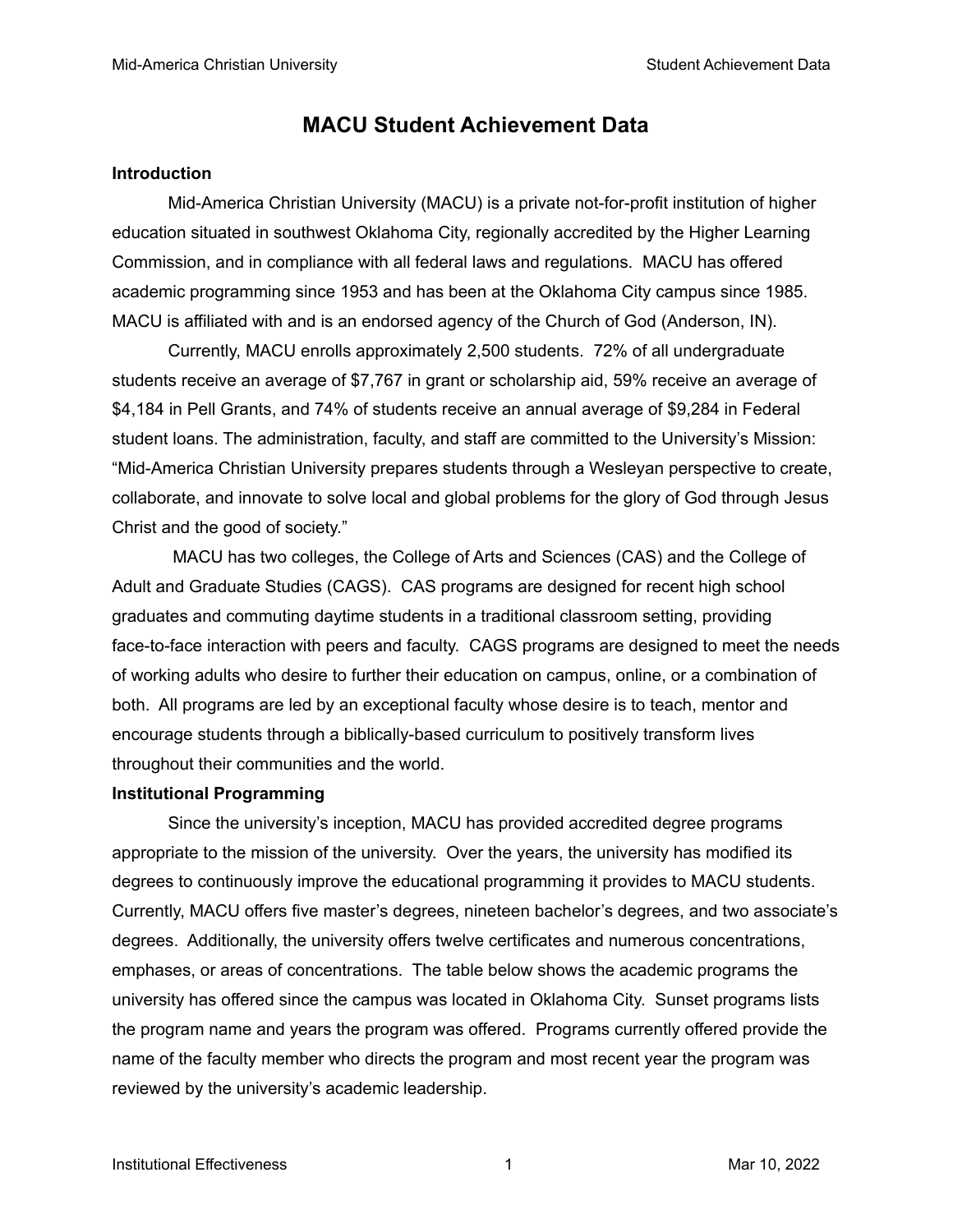## **Programs - All Academic Programs in MACU History**

| <b>Programs</b>                                 | <b>Yrs. Offered</b> | <b>Dir. of Program</b>                        | <b>Yr. Reviewed</b> |
|-------------------------------------------------|---------------------|-----------------------------------------------|---------------------|
| Accounting, MS                                  | 2017-2018           | N/A                                           | sunset              |
| Accounting and Ethics, BBA                      | 2011-current        | Vickie Splawn                                 | 2021                |
| Associate in Arts and Ethics, AA                | 1985-2011           | N/A                                           | sunset              |
| Behavioral Science, BS & BA                     | 1985-2016           | N/A                                           | sunset              |
| Behavioral Science and Ethics, BS               | 1999-2012           | N/A                                           | sunset              |
| Bible and Theology, BS & BA                     | 1985-2018           | N/A                                           | sunset              |
| Biology, BS                                     | 2017-current        | Harold Kihega                                 |                     |
| <b>Business Administration, BS &amp; BA</b>     | 1985-2016           | N/A                                           | sunset              |
| <b>Business Administration, MBA</b>             | 2006-current        | Kelly Riesenmy                                | 2018                |
| <b>Business Administration and Ethics, BBA</b>  | 2011-current        | Steve Sloan                                   | 2018                |
| Christian Education, BS                         | 1985-2011           | N/A                                           | sunset              |
| Christian Ministries, BS & BA                   | 1985-current        | <b>Julie Nance</b>                            | 2018                |
| Communications, Media, and Ethics, BS           | 2017-current        | <b>Garret Castleberry</b>                     | 2020                |
| Communication, Public Relations, and Ethics, BS | 2011-2017           | N/A                                           | sunset              |
| Computer Science, BS                            | 1985-2011           | N/A                                           | sunset              |
| Counseling, MS                                  | 1981-current        | <b>Annette Pullen</b>                         |                     |
| Criminal Justice and Ethics, BS                 | 2007-current        | <b>Marvin Akers</b>                           | 2020                |
| Curriculum and Instruction, MEd                 | 2019-current        | Gayle Fischer                                 |                     |
| Cybersecurity, BS                               | 2021-current        | <b>Scott McMurry</b>                          |                     |
| Data Analytics, BS                              | 2020-current        | <b>TBD</b>                                    |                     |
| Digital Marketing, BS                           | 2018-current        | Lisa Bell                                     |                     |
| Early Childhood Education, BA                   | 2012-current        | <b>Esther Rehbein</b>                         | 2018                |
| Education, BS                                   | 1986-1986           | N/A                                           | sunset              |
| Educational Leadership and Administration, MEd  | 2013-current        | Terry James                                   |                     |
| Elementary Education, BA                        | 1985-current        | <b>Vickie Hinkle</b>                          | 2020                |
| Elementary/Secondary Vocal Music Education, BS  | 1985-2020           | N/A                                           | sunset              |
| English: Literary and Cultural Studies, BA      | 2008-current        | <b>Mark Pickens</b>                           |                     |
| General Studies, AA                             | 1985-current        | Kenneth Schell (CAS)<br>/ Trina Arnold (CAGS) | 2018                |
| Healthcare Administration and Ethics, BS        | 2008-2018           | N/A                                           | sunset              |
| Healthcare Management and Ethics, BS            | 2017-current        | <b>TBD</b>                                    | 2020                |
| Interdisciplinary Studies, BS                   | 2020-current        | Rebecca Bland                                 |                     |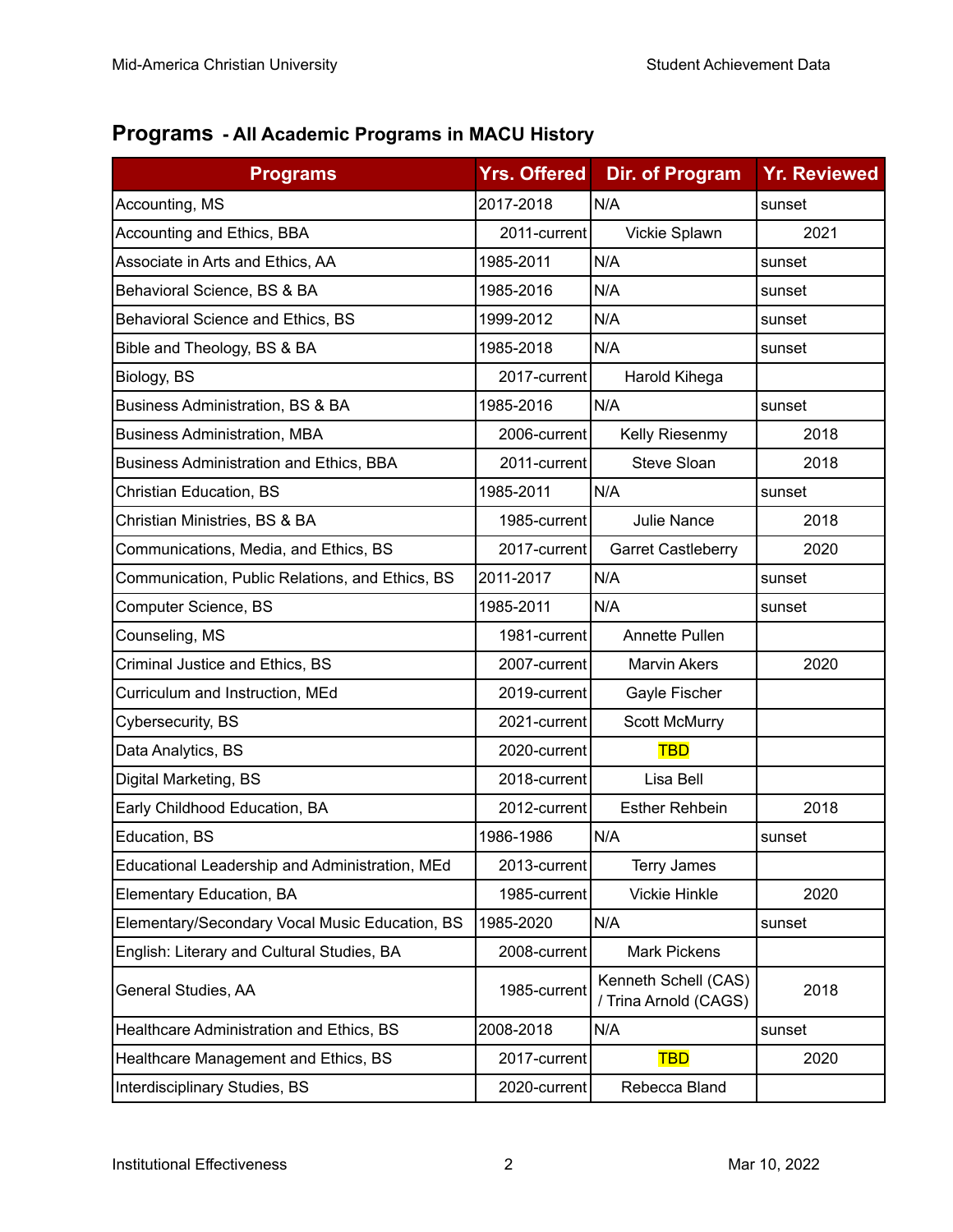| Leadership, MA                                                              | 2006-current | Jesus Sampedro       |        |
|-----------------------------------------------------------------------------|--------------|----------------------|--------|
| Leadership Education, MA                                                    | 2006-2011    | N/A                  | sunset |
| Management and Ethics, BS                                                   | 1995-current | <b>Rachel Bailey</b> | 2019   |
| Management Information System and Ethics, BS                                | 2002-2017    | N/A                  | sunset |
| Marketing, BS                                                               | 2007-2018    | N/A                  | sunset |
| Mathematics, BS                                                             | 2003-current | <b>Carol Fowlkes</b> | 2018   |
| Ministry, M.Min.                                                            | 2013-2019    | N/A                  | sunset |
| Ministry Leadership, BS                                                     | 2018-current | <b>Cliff Sanders</b> |        |
| Network Management & Security, AS                                           | 2021-current | <b>Scott McMurry</b> |        |
| <b>Music</b>                                                                | 1985-2018    | N/A                  | sunset |
| Pastoral Ministry, BS                                                       | 1985-2012    | N/A                  | sunset |
| Physics, BS                                                                 | 2013-2016    | N/A                  | sunset |
| Pre-Nursing, AA                                                             | 1985-2012    | N/A                  | sunset |
| Professional Ministries, BS & BA                                            | 2002-2012    | N/A                  | sunset |
| Psychology, BS                                                              | 2013-current | Kim Thomas           | 2018   |
| Psychology and Ethics, BS                                                   | 2010-2016    | N/A                  | sunset |
| Public Administration and Ethics, BS                                        | 2008-2014    | N/A                  | sunset |
| Sacred Music, BS                                                            | 1985-2013    | N/A                  | sunset |
| Secondary Education, BA<br>Tracks: English, Mathematics, and Social Studies | 1985-current | <b>Mark Harris</b>   |        |
| Social Sciences, BS                                                         | 2007-2015    | N/A                  | sunset |
| Social Sciences and History, BS                                             | 2007-2017    | N/A                  | sunset |
| Specialized Ministries, BS                                                  | 1985-2018    | N/A                  | sunset |

\*Programs are reviewed once every three years.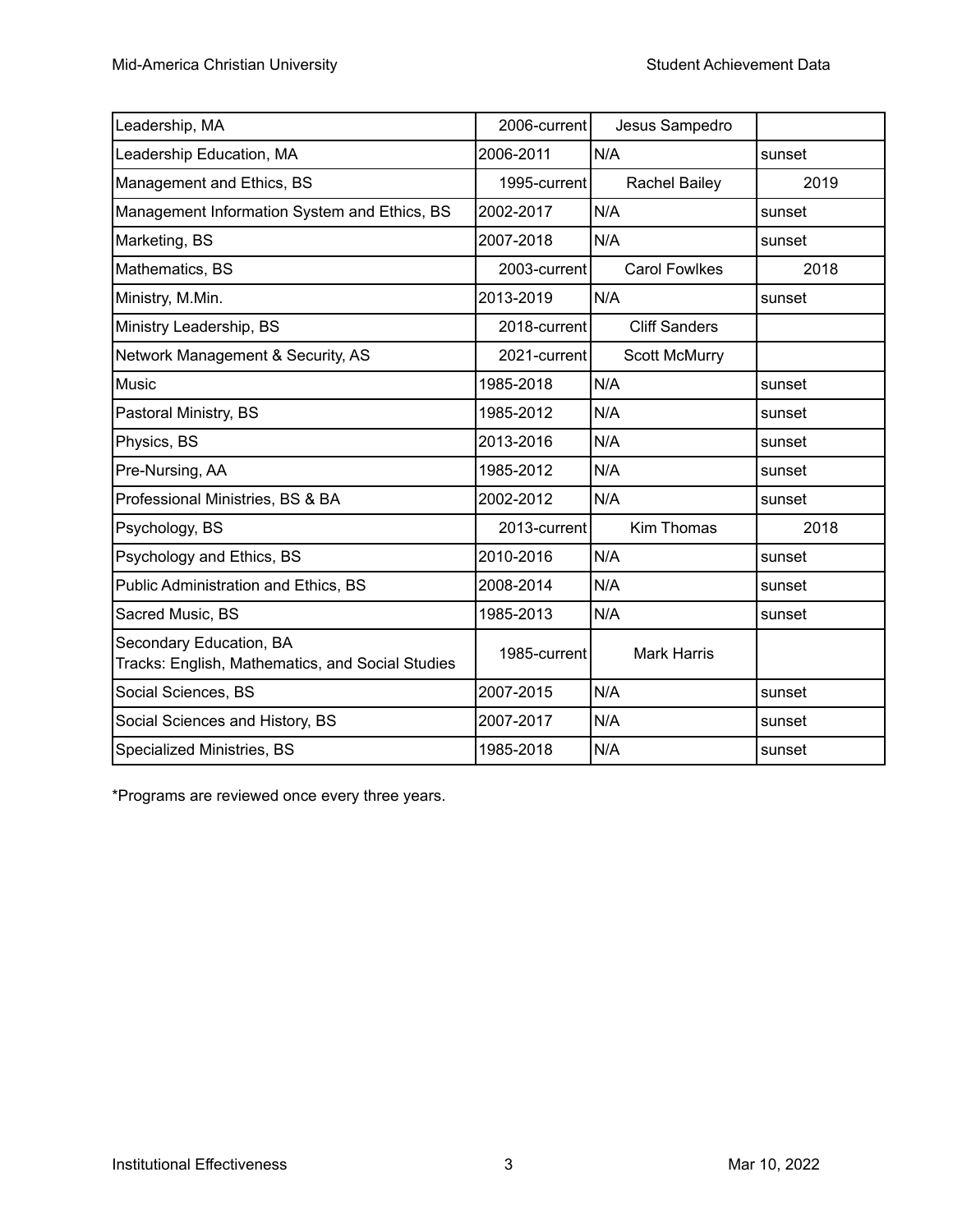## **Current Programs: Retention Rates**

The retention rates listed below count all students, not just first-time, full-time which is annually reported to IPEDS. Thus, these rates will not match non-MACU websites that derive percentages from IPEDS.

|                                                          |             | <b>AY</b>                | <b>AY</b>                | <b>AY</b>                | <b>AY</b>                | <b>AY</b>                    | <b>AY</b>      | $21 - 22$   |
|----------------------------------------------------------|-------------|--------------------------|--------------------------|--------------------------|--------------------------|------------------------------|----------------|-------------|
| <b>Programs</b>                                          |             |                          | 15-16 16-17              | $17 - 18$                | 18-19                    | 19-20                        | $20 - 21$      | <b>Goal</b> |
| Accounting and Ethics, BBA                               | CAGS        | 64%                      | 60%                      | 65%                      | 53%                      | 51%                          | 56%            | 58%         |
|                                                          | CAS         | $\blacksquare$           | $\overline{\phantom{0}}$ | 27%                      | 52%                      | 67%                          | 82%            | 70%         |
| Biology, BS                                              | CAS         | $\blacksquare$           | ÷,                       | 56%                      | 67%                      | 72%                          | 64%            | 65%         |
| <b>Business Administration, MBA</b>                      |             | 75%                      | 77%                      | 68%                      | 69%                      | 69%                          | 82%            | 82%         |
| Business Administration and Ethics, BBA                  | <b>CAGS</b> | 60%                      | 46%                      | 53%                      | 52%                      | 51%                          | 57%            | 59%         |
|                                                          | CAS         | 70%                      | 47%                      | 57%                      | 57%                      | 65%                          | 56%            | 70%         |
| Christian Ministries, BS                                 | <b>CAGS</b> | 62%                      | 50%                      | 44%                      | 56%                      | 49%                          | 47%            | 50%         |
| Communications, Media, and Ethics, BS                    | CAGS        | 45%                      | 38%                      | 62%                      | 52%                      | 50%                          | 76%            | 75%         |
|                                                          | CAS         | 25%                      | $\blacksquare$           | 100%                     | 40%                      | 40%                          | 33%            | 50%         |
| Counseling, MS                                           |             | 64%                      | 70%                      | 78%                      | 78%                      | 76%                          | 80%            | 85%         |
| Criminal Justice and Ethics, BS                          |             | 53%                      | 37%                      | 46%                      | 67%                      | 45%                          | 46%            | 50%         |
|                                                          | CAS         | $\blacksquare$           | $\blacksquare$           | L,                       | $\overline{\phantom{0}}$ |                              |                | 50%         |
| Curriculum and Instruction, MEd                          |             | $\blacksquare$           | $\overline{\phantom{0}}$ | $\overline{a}$           | $\blacksquare$           | 71%                          | 60%            | 65%         |
| Cybersecurity, BS                                        |             | $\blacksquare$           | $\blacksquare$           | L,                       | $\overline{\phantom{0}}$ | $\blacksquare$               | $\overline{a}$ | 75%         |
| <b>CAGS</b><br>Data Analytics, BS                        |             | $\blacksquare$           | $\overline{\phantom{a}}$ | $\overline{\phantom{0}}$ | $\blacksquare$           | 100%                         | 13%            | 50%         |
|                                                          | CAS         | $\blacksquare$           | $\overline{\phantom{a}}$ | $\overline{a}$           | $\blacksquare$           | 100%<br>67%                  |                | 68%         |
| CAGS<br>Digital Marketing, BS                            |             | $\blacksquare$           | $\blacksquare$           | $\overline{a}$           | $\blacksquare$           | 63%                          | 31%            | 34%         |
|                                                          | CAS         | $\frac{1}{2}$            | $\overline{\phantom{0}}$ | $\overline{a}$           | $\blacksquare$           | 78%                          | 57%            | 60%         |
| Early Childhood Education, BA                            | CAS         | 71%                      | 63%                      | 79%                      | 67%                      | 100%                         | 57%            | 60%         |
| <b>Educational Leadership and</b><br>Administration, MEd |             |                          |                          |                          |                          | 80%                          | 90%            | 90%         |
| Elementary Education, BA                                 | CAS         | 52%                      | 83%                      | 61%                      | 61%                      | 60%                          | 79%            | 80%         |
| English: Literary and Cultural Studies, BA               | CAS         | 83%                      | 71%                      | 75%                      | 100%                     | 100%                         | 100%           | 76%         |
|                                                          | CAGS        | 70%                      | 59%                      | 55%                      | 41%                      | 65%                          | 43%            | 50%         |
| General Studies, AA**                                    | CAS         | 33%                      | 74%                      | 80%                      | 64%                      | 50%                          | 38%            | 50%         |
| Healthcare Management and Ethics, BS                     | CAGS        | 59%                      | 48%                      | 47%                      | 47%                      | 51%                          | 53%            | 54%         |
| Interdisciplinary Studies, BS                            | CAGS        | $\frac{1}{2}$            | $\overline{\phantom{0}}$ | -                        | $\frac{1}{2}$            | $\qquad \qquad \blacksquare$ | 58%            | 59%         |
|                                                          |             | $\overline{\phantom{a}}$ | -                        | -                        | $\overline{\phantom{0}}$ | $\overline{\phantom{a}}$     | 67%            | 68%         |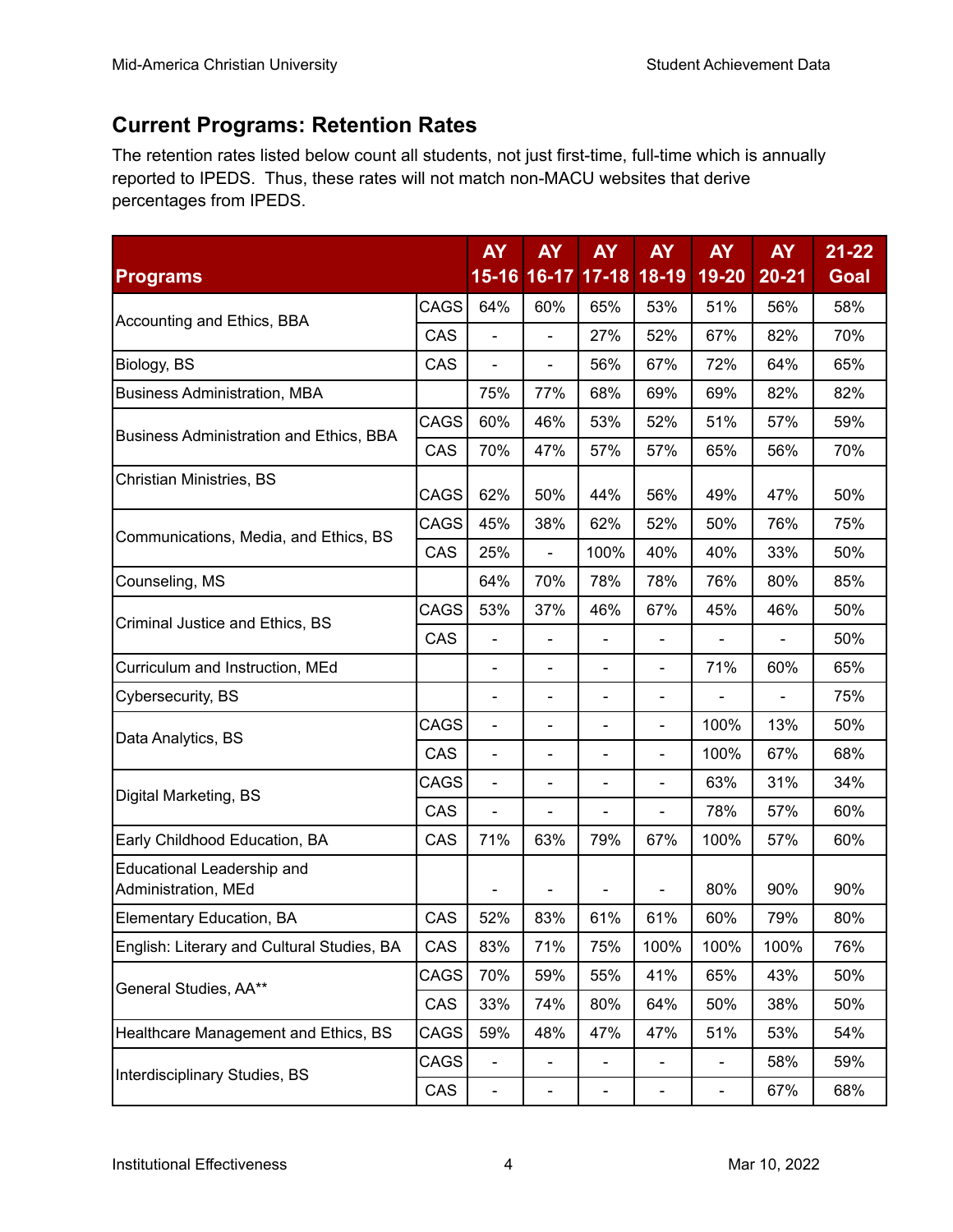| Leadership, MA                           |     | 66% | 55% | 59% | 55% | 54% | 76% | 78% |
|------------------------------------------|-----|-----|-----|-----|-----|-----|-----|-----|
| Management and Ethics, BS<br><b>CAGS</b> |     | 63% | 56% | 63% | 55% | 54% | 55% | 56% |
| Mathematics, BS                          |     | 71% | 38% | 38% | 60% | 75% | 83% | 84% |
| Ministry Leadership, BS                  |     | 80% | 67% | 66% | 69% | 75% | 92% | 93% |
| Network Management & Security, AS        |     |     |     |     |     |     |     | 75% |
| Secondary Education, BA                  |     | 58% | 80% | 50% | 67% | 69% | 43% | 45% |
| Psychology, BS                           |     | 56% | 50% | 49% | 55% | 55% | 57% | 59% |
|                                          | CAS | 73% | 55% | 49% | 58% | 68% | 73% | 75% |
| University                               |     | 69% | 62% | 62% | 65% | 65% | 67% | 67% |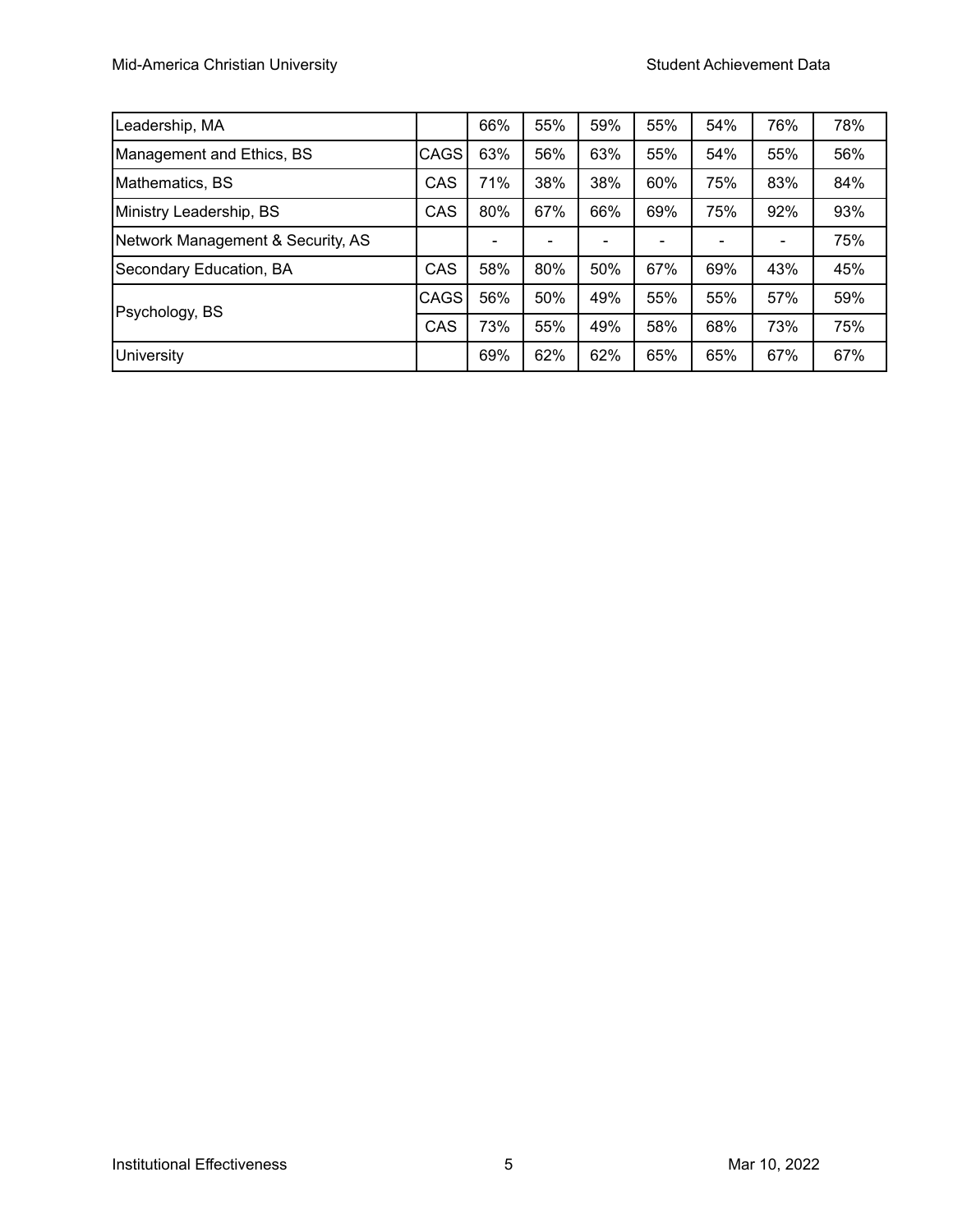## **Current Programs: Completers (Graduates)**

| <b>Programs</b>                                | <b>AY</b><br>$15 - 16$       | <b>AY</b><br>16-17       | <b>AY</b><br>$17 - 18$   | <b>AY</b><br>$18 - 19$   | <b>AY</b><br>19-20           | <b>AY</b><br>$20 - 21$ |
|------------------------------------------------|------------------------------|--------------------------|--------------------------|--------------------------|------------------------------|------------------------|
| Accounting and Ethics, BBA                     | 6                            | 9                        | 13                       | 28                       | 39                           | 30                     |
| Biology, BS                                    |                              |                          |                          | 1                        | 8                            | $\overline{2}$         |
| <b>Business Administration, MBA</b>            | 19                           | 57                       | 67                       | 62                       | 54                           | 48                     |
| Business Administration and Ethics, BBA        | 70                           | 106                      | 72                       | 95                       | 83                           | 86                     |
| <b>Christian Ministries, BS</b>                | 54                           | 49                       | 45                       | 36                       | 33                           | 20                     |
| Communications, Media, and Ethics, BS          | 5                            | 10                       | 6                        | 8                        | 10                           | 8                      |
| Counseling, MS                                 | 53                           | 50                       | 51                       | 67                       | 49                           | 31                     |
| Criminal Justice and Ethics, BS                | 22                           | 15                       | 17                       | 16                       | 18                           | 22                     |
| Curriculum and Instruction, MEd                | $\blacksquare$               | $\blacksquare$           | $\overline{\phantom{a}}$ | $\blacksquare$           | $\blacksquare$               | 10                     |
| Cybersecurity, BS                              | $\overline{\phantom{a}}$     | $\overline{\phantom{a}}$ | $\overline{\phantom{a}}$ | $\overline{\phantom{a}}$ | $\qquad \qquad \blacksquare$ | $\blacksquare$         |
| Data Analytics, BS                             | $\overline{\phantom{a}}$     | $\blacksquare$           | $\blacksquare$           | $\overline{\phantom{a}}$ | 1                            | $\overline{2}$         |
| Digital Marketing, BS                          | $\overline{\phantom{a}}$     | $\blacksquare$           | $\overline{\phantom{0}}$ |                          | $\overline{2}$               | $\overline{4}$         |
| Early Childhood Education, BA                  | 3                            | 6                        | 4                        | 6                        | 3                            | 3                      |
| Educational Leadership and Administration, MEd | $\overline{\phantom{a}}$     | $\overline{\phantom{a}}$ |                          |                          |                              | 6                      |
| Elementary Education, BA                       | $\overline{7}$               | 5                        | 3                        | 6                        | 10                           | $\overline{2}$         |
| English: Literary and Cultural Studies, BA     | 3                            | 3                        | $\overline{2}$           | $\overline{2}$           | $\overline{2}$               | $\mathbf{1}$           |
| General Studies, AA                            | 151                          | 67                       | 58                       | 48                       | 44                           | 37                     |
| Healthcare Management and Ethics, BS           | 30                           | 22                       | 23                       | 27                       | 22                           | 16                     |
| Interdisciplinary Studies, BS                  | $\overline{\phantom{a}}$     | $\overline{\phantom{a}}$ | $\overline{\phantom{a}}$ | $\overline{\phantom{a}}$ | $\overline{\phantom{a}}$     | 1                      |
| Leadership, MA                                 | 25                           | 27                       | 16                       | 35                       | 28                           | 26                     |
| Management and Ethics, BS                      | 33                           | 35                       | 33                       | 36                       | 32                           | 26                     |
| Mathematics, BS                                | 5                            | $\overline{2}$           | 1                        | $\overline{2}$           | 3                            | $\blacksquare$         |
| Ministry Leadership, BS                        | $\qquad \qquad \blacksquare$ | $\blacksquare$           | $\blacksquare$           | 5                        | 20                           | 6                      |
| Network Management & Security, AS              | $\blacksquare$               | $\overline{\phantom{0}}$ | $\overline{\phantom{0}}$ |                          |                              |                        |
| Psychology, BS                                 | 104                          | 106                      | 85                       | 87                       | 81                           | 58                     |
| Secondary Education, BA                        | 3                            | $\overline{2}$           | 4                        | 5                        | 1                            | $\blacksquare$         |
| <b>Total Graduates</b>                         | 593                          | 571                      | 497                      | 569                      | 541                          | 445                    |

\*Numbers retrieved from MACU's 2021-2022 FactBook in EvangelNet.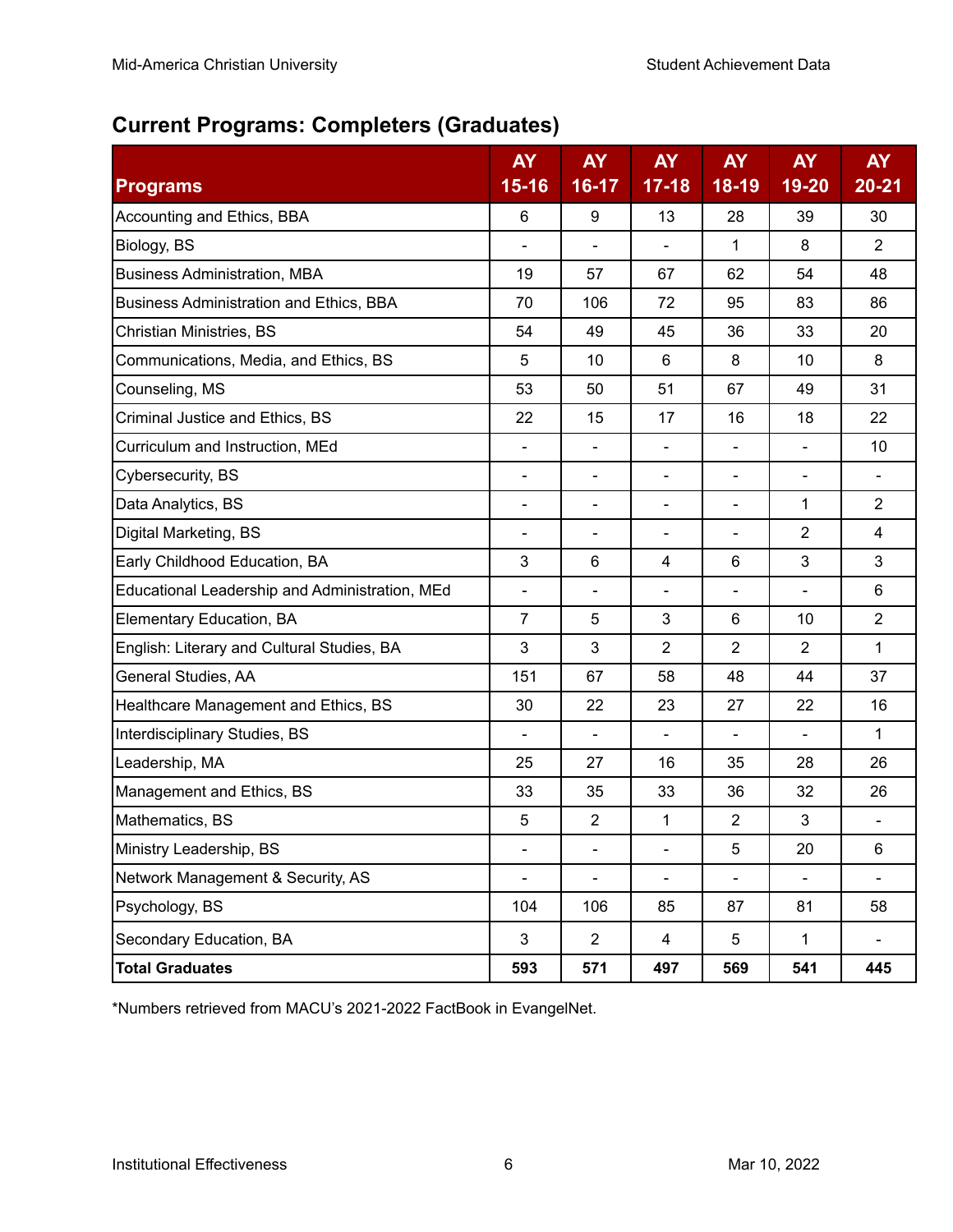# **Current Programs: Student Achievements**

| <b>Programs</b>                                   | <b>Achievements</b>                                                                                                                                                                                                                                                                                                                                                                                                                                                                                                                         |
|---------------------------------------------------|---------------------------------------------------------------------------------------------------------------------------------------------------------------------------------------------------------------------------------------------------------------------------------------------------------------------------------------------------------------------------------------------------------------------------------------------------------------------------------------------------------------------------------------------|
| Accounting and Ethics,<br><b>BBA</b>              | Structured to ensure students are prepared for the CPA exam, the Accounting and<br>Ethics program suits the needs of MACU's traditional and adult student populations.<br>A recent graduate earned the highest award given by the Oklahoma Accountancy<br>Board to young accounting professionals.                                                                                                                                                                                                                                          |
| Biology, BS                                       | Graduates and those who took biology courses have successfully transitioned to<br>various professional schools: 1 student to the University of Arkansas - PhD program,<br>1 student to OCCC - nursing program, 1 student to South College Tennessee -<br>Doctor of Physical Therapy, 1 student to The University of Oklahoma - School of<br>Nursing. Currently 3 students are applying to Medical School at various universities.                                                                                                           |
| <b>Business</b><br>Administration, MBA            | Since January of 2021, 14 students have graduated the HR emphasis of the MBA,<br>and are prepared through coursework to pass the SHRM HR Level 1 Exam. We do<br>not yet have the data from SHRM as to attempts or pass rates.                                                                                                                                                                                                                                                                                                               |
| <b>Business Administration</b><br>and Ethics, BBA | The Business Administration and Ethics BBA program is the largest undergraduate<br>degree program at MACU. Its graduates can be found in graduate degree programs,<br>government, military. private business, education, law enforcement, and full-time<br>ministry applying accounting, marketing, management, and other business<br>knowledge to the workplace.                                                                                                                                                                           |
| <b>Christian Ministries, BS</b>                   | The Christian Ministries program has trained individuals from at least ten different<br>faith backgrounds who are now serving in a variety of pastoral leadership positions,<br>church planters, Christian counselors, and creators of nonprofit organizations that<br>touch the lives of underserved sectors of society including the homeless, abused<br>women, foster children, children and teens at risk, and those facing recovery from<br>drugs and alcohol abuse                                                                    |
| Communications,<br>Media, and Ethics, BS          | The Communication, Media, and Ethics degree program constitutes a dynamic and<br>intentionally evolving degree path with multi-tiered exposure to and training in media<br>studies, public relations, and social media engagement, geared toward a<br>combination of academic rigor, strategic networking, and professional development.<br>Our intent is that students will recognize and acquire skills sets expected by<br>employers as well as transferable to innumerable professional and academic<br>opportunities.                  |
| Counseling, MS                                    | The Counseling Program has educated students from diverse backgrounds from<br>around the world. The educational process of the Counseling Program has prepared<br>the graduates to meet the growing mental health needs. Graduates of the program<br>have expressed their appreciation for a well-balanced experience within the program.                                                                                                                                                                                                   |
| Criminal Justice and<br>Ethics, BS                | The program focuses on the ever-changing consistency within career fields<br>associated with criminal justice and law enforcement by combining comprehension<br>and knowledge-based skill sets coupled with situational application to produce a solid<br>basis for the criminal justice professional. Our current and prior enrollment consists of<br>students who are functional in various criminal justice career fields and desire<br>additional knowledge, training, and expertise to equip employers with up-to-date<br>proficiency. |
| Curriculum and                                    | Within two years of development, the C&I Program has enrolled over 50 students.                                                                                                                                                                                                                                                                                                                                                                                                                                                             |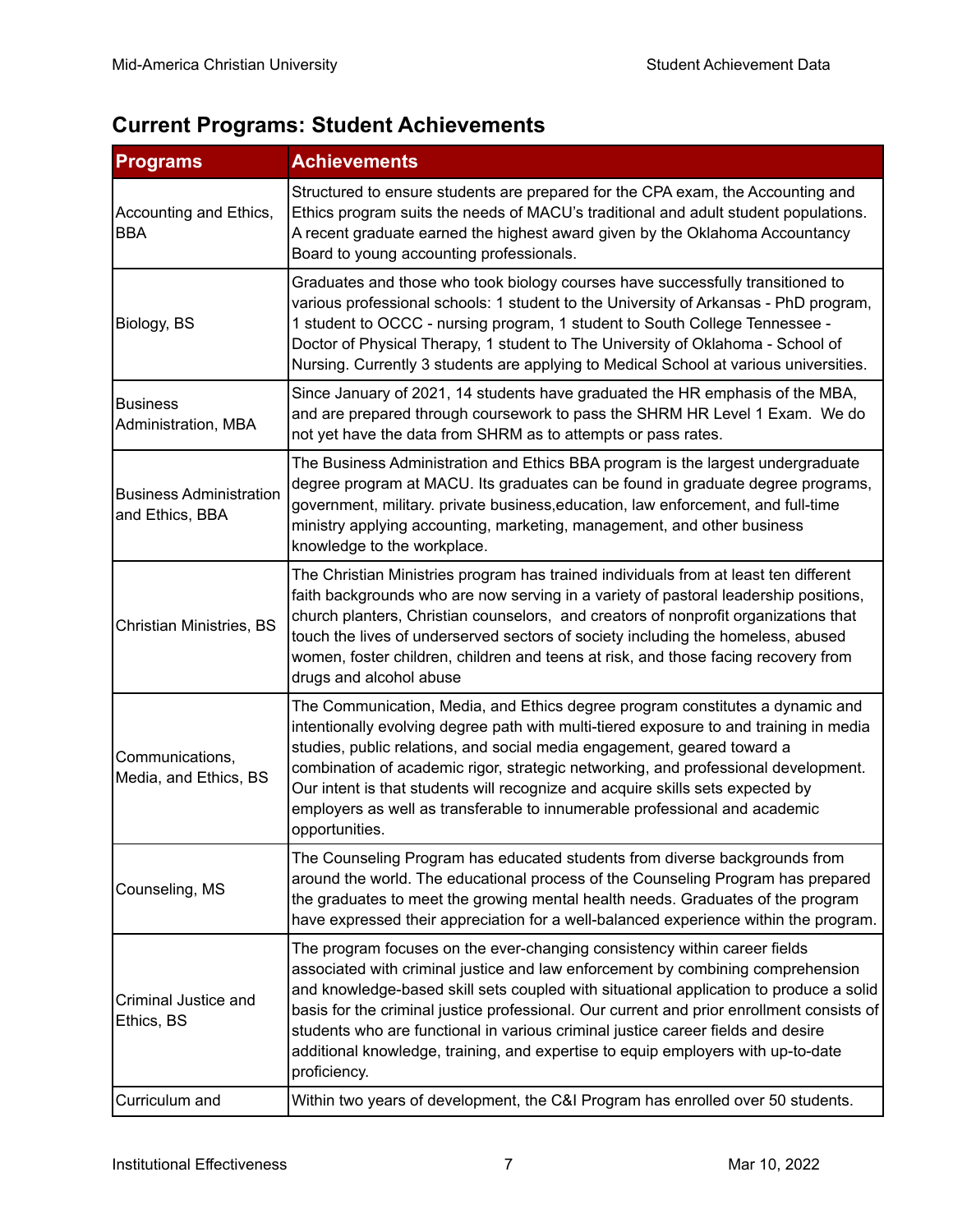| Instruction, MEd                                                                                                          | The coursework was developed and is taught by experienced educators. The<br>program is designed to improve teaching skills and offer greater job opportunities in<br>education. Courses are offered 100% online at an accelerated pace, with schedules<br>designed to work around those of teaching professionals. The C&I program also<br>provides coursework needed for the Alternative Teacher Certification requirements in<br>Oklahoma.                                                                                                                                                                                                                                                                                                                                                                                                                                                                                                                                                                                                                                                                                                                              |
|---------------------------------------------------------------------------------------------------------------------------|---------------------------------------------------------------------------------------------------------------------------------------------------------------------------------------------------------------------------------------------------------------------------------------------------------------------------------------------------------------------------------------------------------------------------------------------------------------------------------------------------------------------------------------------------------------------------------------------------------------------------------------------------------------------------------------------------------------------------------------------------------------------------------------------------------------------------------------------------------------------------------------------------------------------------------------------------------------------------------------------------------------------------------------------------------------------------------------------------------------------------------------------------------------------------|
| Cybersecurity, BS                                                                                                         | Program to begin in the summer of 2021.                                                                                                                                                                                                                                                                                                                                                                                                                                                                                                                                                                                                                                                                                                                                                                                                                                                                                                                                                                                                                                                                                                                                   |
| Data Analytics, BS                                                                                                        | This young program has already developed a pipeline with local government<br>agencies to hire graduates directly upon degree completion. Additionally, Data<br>Analysts students can look for summer internships with these same government<br>agencies, as well as other local businesses.                                                                                                                                                                                                                                                                                                                                                                                                                                                                                                                                                                                                                                                                                                                                                                                                                                                                               |
| Digital Marketing, BS                                                                                                     | The young program has already produced graduates who have secured positions<br>related to the field or started digital marketing businesses.                                                                                                                                                                                                                                                                                                                                                                                                                                                                                                                                                                                                                                                                                                                                                                                                                                                                                                                                                                                                                              |
| Early Childhood<br>Education, BA                                                                                          | One Early Childhood Graduate was nominated for teacher of the year.                                                                                                                                                                                                                                                                                                                                                                                                                                                                                                                                                                                                                                                                                                                                                                                                                                                                                                                                                                                                                                                                                                       |
| Educational Leadership<br>and Administration,<br><b>MEd</b>                                                               | Completers of the program have a 100% pass rate on the required state test for<br>principal certification.                                                                                                                                                                                                                                                                                                                                                                                                                                                                                                                                                                                                                                                                                                                                                                                                                                                                                                                                                                                                                                                                |
| Elementary Education,<br><b>BA</b>                                                                                        | Two graduates received (1) First Grade Team Leader, (2) Teacher of the Year 19/20,<br>PTA Pat Henry Award. She is also the Professional Development Site Chair.                                                                                                                                                                                                                                                                                                                                                                                                                                                                                                                                                                                                                                                                                                                                                                                                                                                                                                                                                                                                           |
| English: Literary and<br>Cultural Studies, BA                                                                             | Alumni have careers in sales and marketing, human resources, public relations,<br>education, law, and professional and creative writing. Employed at organizations<br>large and small, from local insurance brokerages and law firms to big corporations<br>and companies. Recent graduates have also been accepted into masters, doctoral,<br>and law school programs.                                                                                                                                                                                                                                                                                                                                                                                                                                                                                                                                                                                                                                                                                                                                                                                                   |
| General Studies, AA<br>College of Adult and<br><b>Graduate Studies</b><br>(CAGS)<br>College of Arts and<br>Sciences (CAS) | The CAGS General Studies program is designed to work with today's adult students.<br>The program uses extensive monitoring to ensure course updates, which occur every<br>two years, are meaningful and relevant. The program's faculty are experienced,<br>trained, and often work in the field they teach. Most program courses use free<br>textbooks and testing software to provide immediate feedback. Additionally, the<br>program incorporates assignments to help students in the attainment of educational<br>scholarships. Data patterns over the past four years reflect a positive impact the<br>program is having on students.<br>The purpose of CAS General Studies program is to establish a broad base of study<br>as students determine their major. Students will be instructed in a variety of fields of<br>study including, Bible and theology, communication, American history, science, math,<br>social sciences and the humanities. Many of these courses that make up the General<br>Education program will be taught by the various program chairs offering students a<br>unique chance to build personal relationships with department leaders. |
| Healthcare                                                                                                                | Alumni (2016-2020) with a Healthcare Management and Ethics, BS report currently                                                                                                                                                                                                                                                                                                                                                                                                                                                                                                                                                                                                                                                                                                                                                                                                                                                                                                                                                                                                                                                                                           |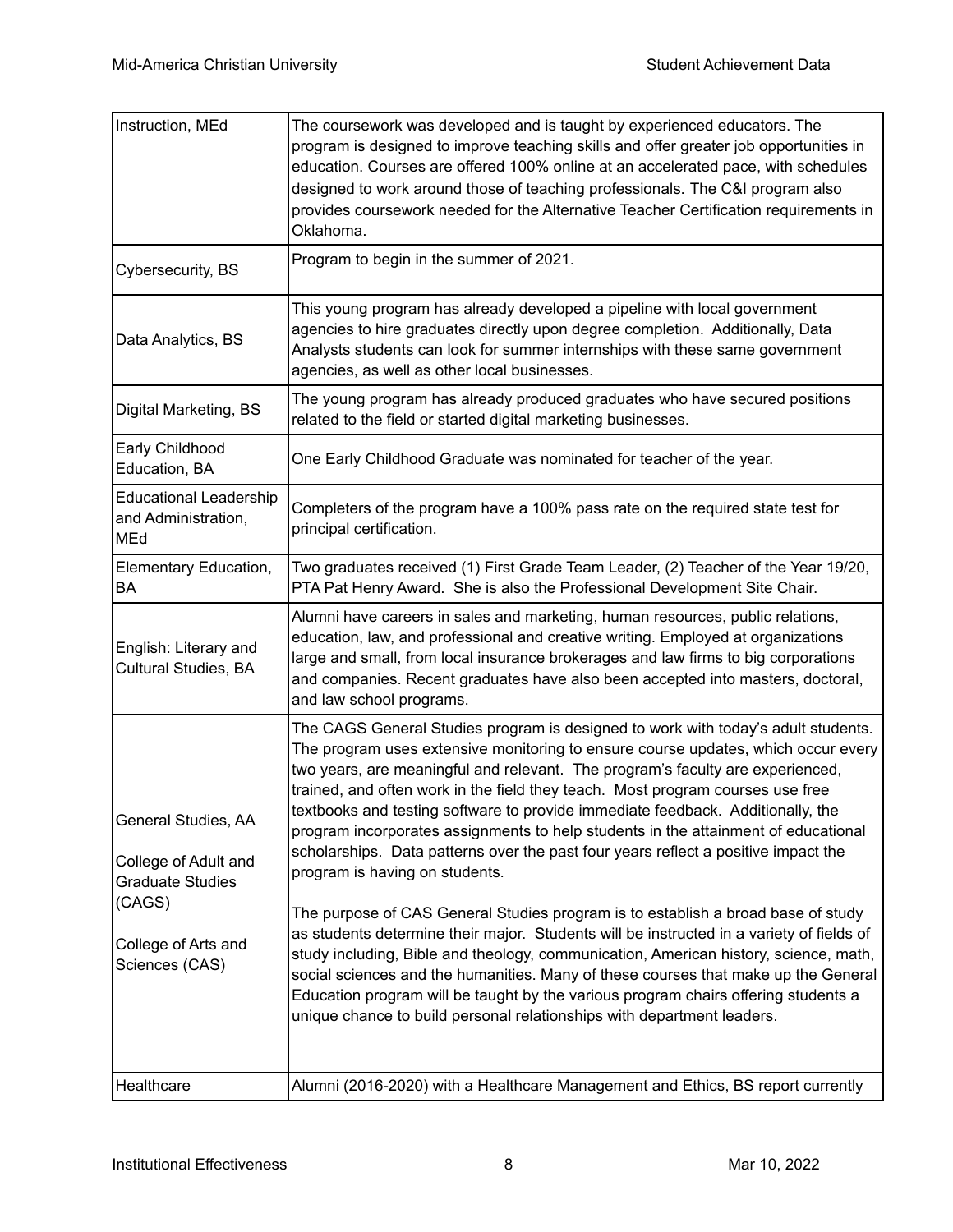| Management and<br>Ethics, BS            | working in the field of healthcare management (83%) and that MACU-HCM Program<br>prepared them with the skills necessary for working as a healthcare manager (83%).<br>Range in annual income: \$30,000 -50,000 (62%), \$51,000 - 75,000 (31%), >\$75,000<br>$(7%)$ .                                                                                                                                                                                                                                            |
|-----------------------------------------|------------------------------------------------------------------------------------------------------------------------------------------------------------------------------------------------------------------------------------------------------------------------------------------------------------------------------------------------------------------------------------------------------------------------------------------------------------------------------------------------------------------|
| Interdisciplinary Studies,<br><b>BS</b> | The program began in AY 2020-2021 and is well-suited for transfer students with<br>extensive collegiate coursework that does not fit into a legacy MACU degree.<br>Currently, the program has twelve students but no graduates as of this summation                                                                                                                                                                                                                                                              |
| Leadership, MA                          | With only 30 credits, the MA in Leadership degree is one of the fastest ways to<br>leverage a career in leadership and offers a unique set of possibilities to equip<br>leaders in its diverse areas of emphasis: Business Leadership, Higher Education,<br>Public Administration, and Ministry Leadership. Additionally, the program offers a<br>curriculum in Spanish, enabling a collaborative, diverse, and enriching learning<br>experience for students from all across the US and from various countries. |
| Management and<br>Ethics, BS            | The Management and Ethics, BS program is the longest established adult program<br>at MACU. Its graduates can be found in graduate degree programs, government,<br>private business, and nonprofits serving in the roles of supervisors, managers,<br>human resources, and business owners.                                                                                                                                                                                                                       |
| Mathematics, BS                         | Graduates of the Mathematics program use their problem-solving skills to<br>successfully enter their chosen vocation or transition to graduate school. Program<br>graduates include school teachers, engineers, web developers, data analysts, and<br>lawyers.                                                                                                                                                                                                                                                   |
| Ministry Leadership, BS                 | In the past four years, most of the graduates of the Ministry Leadership degree<br>program (formerly Specialized Ministries and Bible/Theology) either take a position<br>related to their degree in a church (27) or transition into graduate programs (11). The<br>majority of the program's graduates currently in non-church positions (22) are still<br>pursuing ministry-related vocations. non-church-related vocations (22).                                                                             |
| Network Management &<br>Security, AS    | Program to begin in the summer of 2021.                                                                                                                                                                                                                                                                                                                                                                                                                                                                          |
| Psychology, BS                          | As one of the most popular undergraduate degrees in the university, the BS in<br>Psychology program has prepared hundreds of students for broad employment<br>opportunities and additional education in graduate programs to become licensed<br>counselors and psychologists. Program courses are relevant to students entering<br>the field of behavioral science and students interested in business, math, ministry,<br>science, and teaching.                                                                |
| Secondary Education,<br>BA              | Two Social Studies Ed and one English Ed graduate are now heads of their<br>departments. One Social Studies Grad, finished his masters and is now Asst.<br>Principal. He also received the NextGen Under 30 Award in K-12 Education. Another<br>Social Studies Graduate was promoted to an AP class and coaches Junior Varsity<br>Basketball.                                                                                                                                                                    |